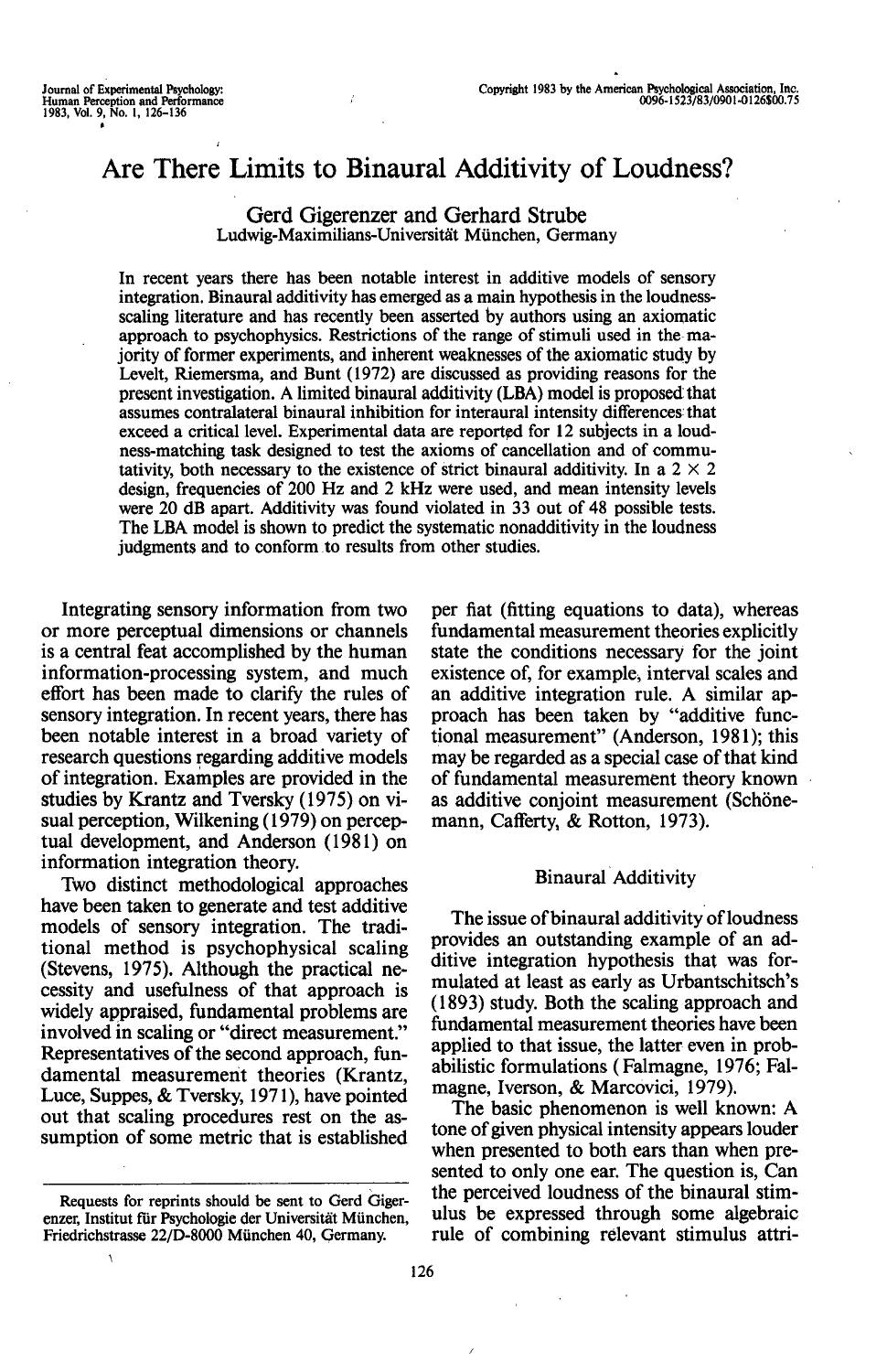butes (i.e., intensity or loudness) in the left and right auditory channels?

In the past, summation of sound energy was assumed to enhance binaurally perceived loudness, and it seems that von Békésy (1929) was the last to propose that explanation. Binaural summation of loudness rather than physical intensity was invoked more successfully (Fletcher & Munson, 1933). An ongoing debate exists as to whether binaural summation is perfect (Hellman & Zwislocki, 1963; Marks, 1978) or only partial (Reynolds & Stevens, 1960; Scharf & Fishken, 1970). Experimental data suggest that degree of summation is independent of tone frequency (even if frequency is different in both ears; Scharf, 1969) but generally dependent on the intensity and nature (e.g., wide-band noise vs. pure tones) of the stimulus (Durlach & Colburn, 1978).

Despite those variabilities and the variation observed in coefficients of loudness power functions (Hellman & Zwislocki, 1963), agreement is widespread as to the existence of binaural additivity of loudness in general. This means that loudness values established independently of each other at both aural channels are additively combined into a central loudness sensation. The term *binaural additivity* is used here in this sense.

With a scaling approach, additivity depends on the metric of the loudness scale. However, the validity of the output metric of subjects' judgments is not open to an empirical test and consequently does not allow for rigorous testing of binaural additivity (Levelt, Riemersma, & Bunt, 1972).

# Axiomatic Studies

The fundamental measurement theory (Krantz et al., 1971) opened up a new and promising approach because it enabled experimenters to test specific hypotheses of binaural combination without the prerequisite of loudness scale construction.

In general, a combination rule is specified (e.g., an additive model). Again, it must be noted that additivity is used in a very general sense to mean that values are taken independently of each other, transformed, and finally combined to form a total value; summation, then, is a special case of additivity. In the next step, axioms (i.e., conditions necessary for the model to hold) have to be defined and then may be tested empirically. As a result, the model being tested can be refuted or corroborated, and the degree of corroboration will depend on the severity of the test (Popper, 1963).

Levelt et al. (1972) were first to test the double cancellation axiom (a condition necessary for additivity) with data from pairedcomparison binaural loudness judgments. They concluded that additivity exists. Falmagne (1976) tested the axioms of cancellation and commutativity (both necessary conditions for his probabilistic version of the additive model) and found the laws of additivity violated. But that study was based on only a few hundred trials taken by a single subject, and in a further experiment employing three subjects and some thousand trials each, evidence was accumulated for a specific additive model (Falmagne et al., 1979). One of the main results, however, is shown by Falmagne et al. to be consistent with at least one nonadditive model (see Equation 22 in Falmagne et al., 1979). After weighing the evidence, Falmagne et al. tentatively favor an additive model, in view of Levelt et al.'s results.

# Aims of the Present Article

Generally, "the work of Levelt and his colleagues is rightfully considered as a key result in this area" (Falmagne, 1976, p. 67). The design of the Levelt et al. study, however, will be shown to have substantial shortcomings that prevented a truly empirical test of binaural additivity in their experiment.

A further reason to question binaural additivity is the use of a limited range of interaural intensity differences in the scaling literature (e.g., Hellman & Zwislocki, 1963; Reynolds & Stevens, 1960) and in axiomatic studies (Falmagne et al., 1979). Even if binaural additivity exists, it may be restricted to equal or nearly equal differences in intensity between the left and right channels. Therefore we conducted an experiment that used a sufficiently wide range of interaural intensity differences; results are discussed with respect to models for complete and for limited binaural additivity.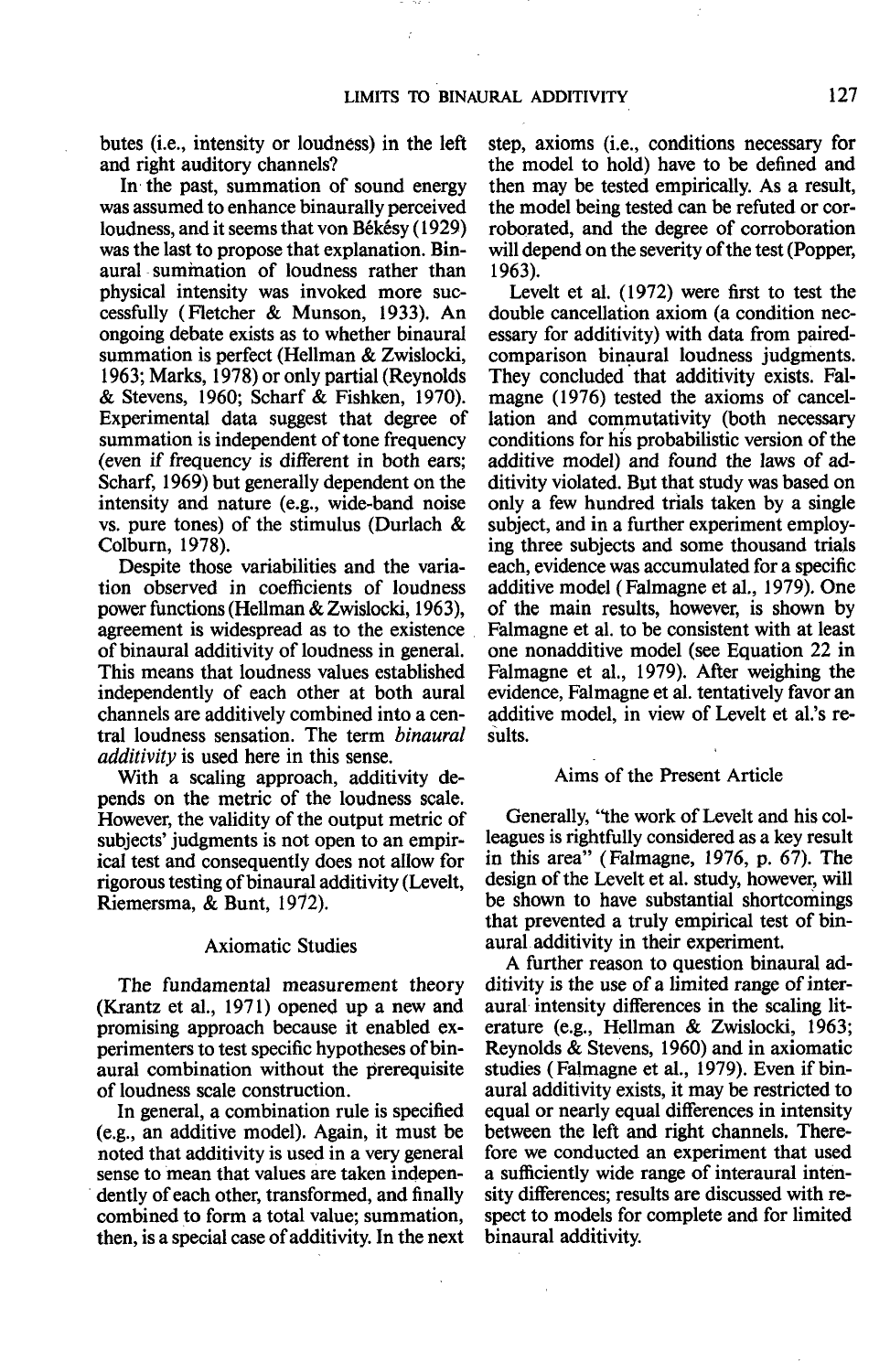# Critique of the Study by Levelt, Riemersma, and Bunt

Levelt et al. (1972) formalized binaural additivity in terms of additive conjoint measurement. They tested two subjects in 18 circumstances involving a number of replications of a few basic conditions, and concluded that "the 18 data matrices strongly show the double cancellation property, which leads to the conclusion that, for our subjects and conditions, binaural additivity exists" (p. 60).

The theory of additive conjoint measurement states three testable conditions for additivity: transitivity, independence (single cancellation), and double cancellation (Krantz et al., 1971). Levelt et al., for economical reasons, tested neither transitivity nor independence but replaced the test of the latter by a "monotonicity assumption." Therefore, from the three generally testable conditions for additivity, double cancellation alone was subjected to empirical test.

Double cancellation is a property that necessarily follows from binaural additivity. If *a, b, c*  $\in$  *A* are the intensities of pure tones

Table 1 *Double Cancellation in the Predetermined Rank-Order Structure of Levelt et al.'s (1972) Data*

| Intensities            | Intensities (dB) at left ear |    |      |    |    |    |
|------------------------|------------------------------|----|------|----|----|----|
| $(dB)$ at<br>right ear | 20                           | 30 | 40   | 50 | 60 | 70 |
| 20                     | 0                            | 2  | 4ª   | 6  | 8  | 10 |
| 30                     | 2                            | 6  | 10:  | 14 | 18 | 22 |
| 40                     | 4                            | 10 | 16:  | 22 | 28 | 34 |
| 50                     | 6                            | 14 | 22 i | 30 | 38 | 46 |
| 60                     | 8                            | 18 | 28   | 38 | 48 | 58 |
| 70                     | 10                           | 22 | 34   | 46 | 58 | 70 |

*Note.* Of 2,592 (=  $36 \times 36 \times 2$ ) paired comparisons necessary for the 36 binaural pairs and two orders of presentation, only 450 were obtained empirically by Levelt, et al. (1972). The rest were constructed by definition and are reconstructed here according to the procedure of Levelt et al. (1972, p. 58).

a The value of 4 (e.g., for the pair [20, 40]) means that (20, 40) dominates per monotonicity assumption two binaural pairs (viz, [20,20] and [20, 30]), and because of two different orders of presentations, this number is multiplied by two.

 $b$  3  $\times$  3 submatrices, like the one shown enclosed in dotted lines, test double cancellation, which means that if (30, 30)  $\geq$  (40, 20), and (40, 40)  $\geq$  (50, 30) then (30,  $40 \ge (50, 20)$  must hold.

presented to the left ear, and p, q,  $r \in P$  are the intensities of pure tones presented to the right ear, then  $ap \in A \times P$  denotes a binaural pair. Let f and g be loudness functions for the left and right ears, respectively. The symbol  $\ge$  stands for "is judged louder than or equal to." Under conditions of binaural additivity, a comparative judgment about tone pairs can be expressed as

$$
ap \gtrsim bq \text{ iff } f(a) + g(p) \ge f(b) + g(q), \qquad (1)
$$

or, equivalently,

$$
ap \ge bq \text{ iff } f(a) - g(q) \ge f(b) - g(p). \quad \text{(1a)}
$$

Double cancellation is expressed by

if 
$$
ap \ge bq
$$
 and  $br \ge cp$  then  $ar \ge cq$ . (2)

By expressing the binaural loudness judgments in Equation 2 in terms of differences of loudnesses, as given in Equation l(a), we get the following:

and

if

$$
f(b) - g(p) \ge f(c) - g(r),
$$

 $f(a) - g(a) \geq f(b) - g(p)$ 

then

$$
f(a) - g(q) \ge f(c) - g(r). \tag{2a}
$$

This equation clarifies the meaning of double cancellation as a special case of the wellknown transitivity inherent in additive structures. Double cancellation means that if binaural additivity exists, binaural loudness differences have to be transitive.

To test double cancellation, Levelt et al. constructed a rank order of the stimulus pairs with respect to their binaural loudness, counting how often a given pair dominates (i.e., is judged louder than) another one. Because the 2,592 paired comparisons required to construct that rank order are not feasible for economical reasons, only 450 comparisons were realized in the experiment; the other comparisons were estimated using the aforesaid monotonicity assumption. Therefore, no less than 82.64% of Levelt et al.'s data were defined a priori.

Although monotonicity does not generally imply the double-cancellation property (Levelt et al., 1972, construct a counterexample for demonstration), the Levelt et al. a priori data structure does imply double cancella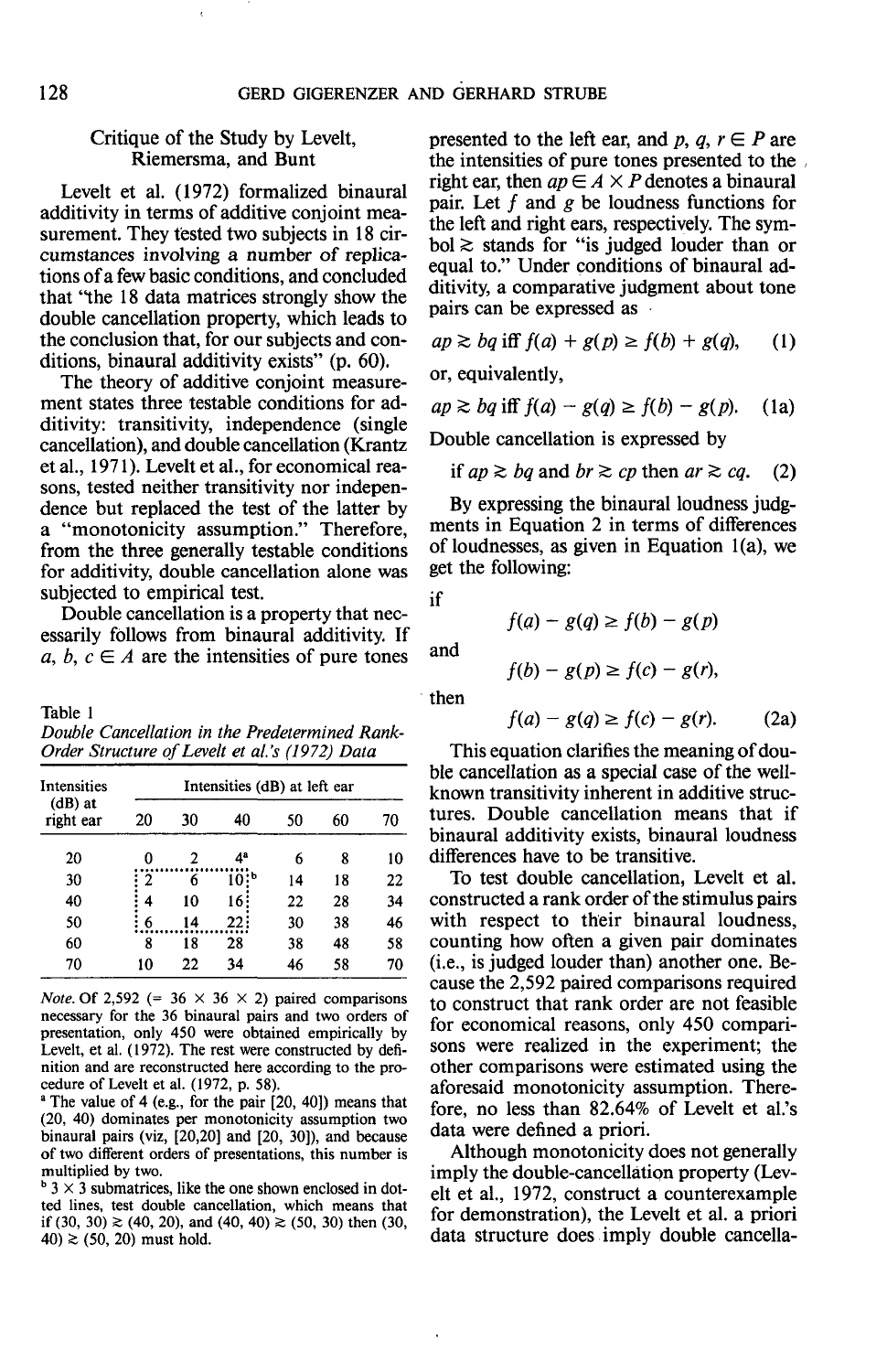tion, which can be computed from the values and method given in Table 1.

Levelt et al.'s a priori structure contains more than 80% of the total information on which their subsequent test of double cancellation rests. The comparatively small amount of empirical data (17.36%) added to those values can scarcely be expected to distort their predetermined structure severely. A comparison of Levelt et al.'s a priori structure with their results helps to make that point clear.

Table 1 shows the number of domination instances (ranks) for all pairs that can be computed from the a priori values alone. In the 400 instances (i.e., the 400  $3 \times 3$  submatrices embedded in their  $6 \times 6$  matrix). double cancellation is never violated; it holds in 252 instances and is not open to test in 148 instances. The a priori structure yields a nearly perfect prediction of Levelt et al.'s data, which reported an average of 3.9 violations, 244.7 positive instances, and 151,4 no-test situations. Ostensibly, the small amount of true empirical data did not noticeably change the a priori structure. Note that even the proportion of no-test instances is nearly identical. We therefore conclude that the empirical status of the double-cancellation test as performed by Levelt and his co-workers is severely shaken. If the comparisons not determined a priori are computed as random, with a probability of .5 for any given pair *ap* dominating another pair, a matrix again results that is completely additive.

A second line of argument is independent of the artificial nature of Levelt et al.'s (1972) data. Even if the axioms of transitivity, independence, and double cancellation had been shown to stand up to empirical testing, we ought to be careful in evaluating the status of these necessary, but not sufficient, conditions as "practically sufficient," because it depends on the size of the design. Generally, the larger the design, the smaller the probability that additivity exists when the validity of the three necessary conditions has been established (Arbuckle & Larimer, 1976; McClelland, 1977). Although Arbuckle & Larimer's Monte Carlo studies do not report values for a  $6 \times 6$  design (as was used by Levelt et al.), we may take their value for a

 $7 \times 5$  design as a minimum: No less than 68% of all cases in which independence and double cancellation are valid can still be shown to be nonadditive, a proportion that would be even higher for a  $6 \times 6$  matrix of stimuli. For these reasons, the study by Levelt et al. does not provide strong support for binaural additivity of loudness.

# A Model of Limited Binaural Additivity

Because strict binaural additivity has been brought into question, what alternatives may be thought of? Physiology suggests numerous ways of interaction between left and right ears (e.g., a detector mechanism for interaural time and intensity differences, which determine the degree of lateralization; Strube; 1982). More specifically, data from binaural/ binaural loudness-matching experiments suggest an inhibitory effect of the louder tone on the contralateral, softer one; if the interaural intensity difference exceeds 6-12 dB (less for pure tones, more for noise; Irwin, 1965; Keen, 1972). Binaural loudness combination only appears linear with rather small interaural intensity differences (characteristically, when lateralization is not complete). Outside that range, binaural loudness gain becomes spurious, possibly because of contralateral binaural inhibition.

Because physiological details are not well known to date, and because the construction of approximating functions, apart from the general deficiencies already noted, is open to considerable variation (Treisman & Irwin, 1967), no effort is made to construct a bestapproximation function. Instead, we prefer to confine ourselves to the delimiting of a tolerance field, which may be defined by assuming strict additivity (with a gain of 6-10 dB over mean intensity), until (at an intensity difference of twice the maximum gain) the louder tone alone is assumed to determine binaural loudness. Figure 1 shows the tolerance field for this *limited binaural additivity* (LBA) model.

Let  $a, b \in A$  be the intensities of pure tones presented to the left ear, and  $p, q \in P$  be the intensities of pure tones presented to the right ear. The model then states that

 $ap \geq bq$  iff  $max[M(a, p) + \delta, max(a, p)]$  $\geq max[M(b, q) + \delta, max(b, q)],$  (3)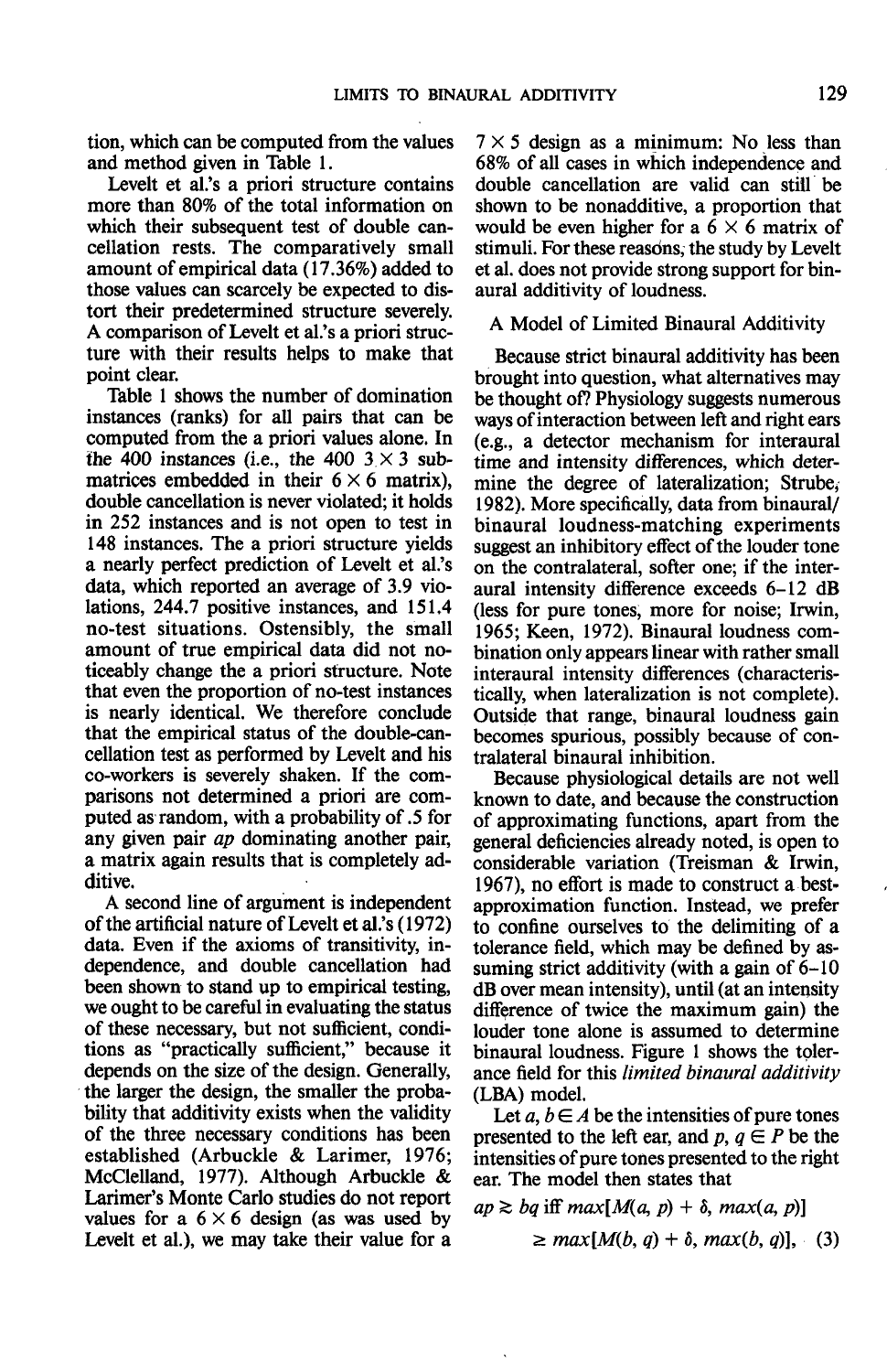

*Figure 1.* Equiloudness contours for the limited binaural additivity model stated in Equation 3. (The crosshatched area is the tolerance field for deltas between 6 and 10 dB,)

with *M* designating the arithmetic mean and  $\delta$  designating the gain. The symbol  $\gtrsim$  stands for "is judged louder than or equal to."

Clearly this model is simplified because it assumes binaural symmetry and an abrupt, instead of gradual, increase in interaural inhibition. The LBA model, however, is easily demonstrated, specifies limits for binaural additivity, and is capable of computing predictions of experimental outcomes.

In addition, a quick comparison with Irwin's (1965) data shows a surprisingly good approximation for so simple a model, with correlations of .9 and higher. (Incidentally, Treisman & Irwin, 1967, reported correlations of .97 with various power functions, independent of the exact combination rule. This fact amply demonstrates that function approximation alone, apart from detecting gross errors, is not useful for testing models because significant deviations are rarely found.)

### Testing Binaural Additivity

Our axiomatic formulation and method of testing binaural additivity is similar to Falmagne's (1976) random conjoint measurement model. Let  $a, b \in A$  be the intensities of pure tones presented to the left ear, and  $p, q \in P$  be the intensities for the right ear. The experimental paradigm of binaural matching requires the subject to adjust the intensity *b* so that two alternatingly presented tone pairs *(a, p)* and *(b, q)* appear equally loud (intensities *a, p,* and *q* are fixed by the experimenter).

For the matching paradigm, the hypothesis of binaural additivity may be stated algebraically as follows:

$$
ap \sim bq \text{ iff } f(a) + g(p) = f(b) + g(q). \quad (4)
$$

The functions f and g may be regarded as monaural loudness functions for the left and right ear, respectively, accounting for possibly different loudness functions for each ear. Falmagne (1976) gives a probabilistic version of Equation 4, replacing *b* with a random variable  $U_{pq}(a)$  and adding an error term  $E_{pq}(a)$ . This change makes the right side of Equation 4

$$
f[U_{pq}(a)] = g(p) - g(q) + f(a) + E_{pq}(a). (5)
$$

Accordingly, the well-known necessary conditions in the algebraic framework of additive conjoint measurement are reformulated. The first of the two testable conditions (for all  $a \in A$  and  $p, q, r, s \in P$ ) is *cancellation*:

$$
m_{pr}(a) = m_{pq}[m_{qr}(a)], \qquad (6)
$$

in which  $m_{pr}(a)$  is the median of the distribution of values *b* that results from the subject first hearing a tone pair  $(a, p)$ , then a tone *r* at the right ear together with a tone *b* at the left ear, and adjusting *b* so that the loudness of *(b, r)* appears equal to the loudness *of(a,p).*

This cancellation rule is the probabilistic counterpart of the double cancellation condition (Falmagne, 1976, p. 70), which relates to the transitivity of binaural loudness differences.

The second of the testable conditions necessary for binaural additivity is *commutativity.*

$$
m_{pq}[m_{rs}(a)] = m_{rs}[m_{pq}(a)] \qquad (7)
$$

Commutativity refers to the property of addition that, when adding two numbers *x* and y,  $x + y = y + x$  (i.e., the result of addition is order independent). Thus, if binaural additivity holds, it should make no difference if the resulting median is constructed by balancing against *p* and *q* first and then against *r* and *s,* or against *r* and *s* first and then against *p* and *q.*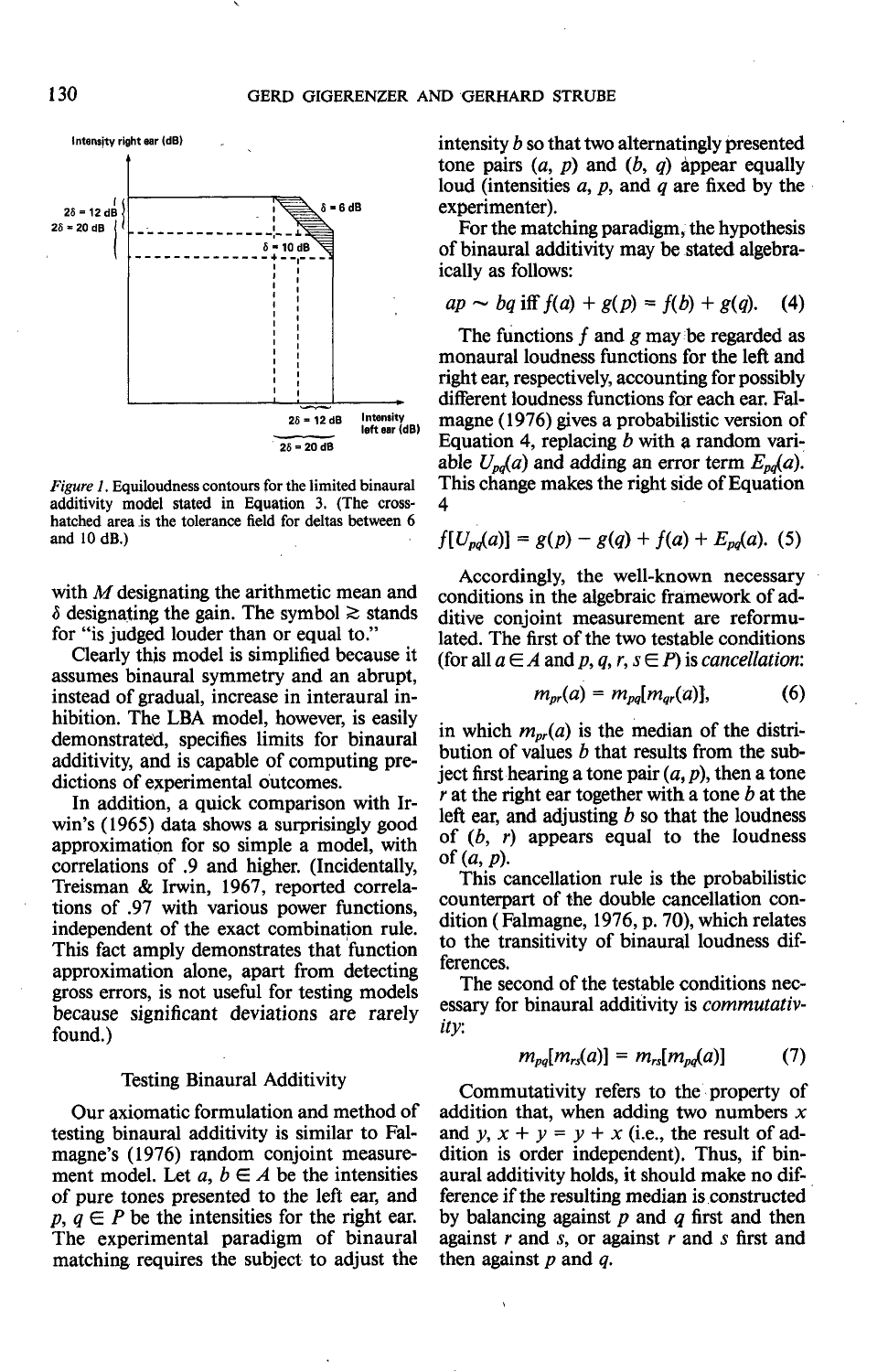Table 2

The meaning of these conditions will also be clarified when we consider the testing procedure.

### *Testing Cancellation*

*Step 1.* The subject adjusts an intensity *b* so that *(a, q)* sounds equally loud as *(b, r)* for fixed intensities *a, q,* and *r.* Repeating this procedure  $k_1$  times yields the median  $b'$  =  $\hat{m}_{\alpha}(a)$ , which is an estimator for the median  $m_{qr}(a)$ .<br>Step 2.

The equivalent procedure, with fixed intensities *b', p,* and *q,* and adjusting *c* so that  $(b', p)$  appears equal to  $(c, q)$ , repeated  $k_2$  times, yields the median  $c' = \hat{m}_{\text{tot}}[m_{\text{av}}(a)].$ 

*Step 3.* Similarly, the adjustment of *d* (with fixed intensities *a, p,* and r) so that *(a,*  $p)$  equals  $(d, r)$ , repeated  $k_3$  times, gives the median  $d' = m_p(a)$ .

If binaural additivity holds, no difference must exist between the distributions of c and *d* with medians *c'* and *d'.*

#### *Testing Commutativity*

*Step 1.* The subject adjusts an intensity *b* so that *(a, r)* sounds equally loud as *(b, s)* for fixed intensities *a, r,* and *s.* Repeating this procedure  $k_1$  times gives a distribution with median  $b' = \hat{m}_{rs}(a)$ .

*Step 2.* An intensity *d* is adjusted by the subject so that *(b', p)* equals *(d, q).* Repeating this  $k_2$  times yields the median  $d' = \hat{m}_{pq}[m_{rs}(a)]$ .

*Step 3.* Similarly, *c* is adjusted so that *(a,*  $p)$  equals (*c, q*). Repeating this procedure  $k_3$ times gives the median  $c' = \hat{m}_{pq}(a)$ .

*Step 4.* An intensity *e* is adjusted so that *(c', r)* equals (e, *s).* Repeating the procedure  $k_4$  times yields the median  $e' = \hat{m}_{rs}[m_{pq}(a)].$ 

If binaural additivity holds, no difference must exist between the distributions of  $d'$  and *e* with medians *d'* and *e'.*

# Predictions of the Limited Binaural Additivity Model

If we apply the LBA model of Equation 3 to the matching paradigm, we get

$$
ap \sim bq
$$
 iff  $max[M(a, p) + \delta, max(a, p)]$ 

$$
= max[M(b, q) + \delta, max(b, q)].
$$
 (8)

The model not only allows for the prediction of equality or direction of deviation of *Predictions of Experimental Results from Strict and Limited Binaural Additivity Models*

| Comparison of<br>medians |                     | Range of medians |                                                           |                                                |  |
|--------------------------|---------------------|------------------|-----------------------------------------------------------|------------------------------------------------|--|
| Strict                   | Limited             | <b>Strict</b>    | Limited                                                   |                                                |  |
|                          |                     |                  | $\delta = 6$ dB                                           | $\delta = 10$ dB                               |  |
| Cancellation             |                     |                  |                                                           |                                                |  |
|                          | $c = d \quad c > d$ | No.              | $c = 71.25$<br>prediction $d = 69.00$<br>$\Delta = +2.25$ | $c = 77.25$<br>$d = 73.00$<br>$\Delta = +4.25$ |  |
| Commutativity            |                     |                  |                                                           |                                                |  |
|                          | $d = e \quad d > e$ | - No             | $d = 69.75$<br>prediction $e = 69.00$<br>$\Delta = +.75$  | $d = 75.75$<br>$e = 72.00$<br>$\Delta = +3.75$ |  |

the medians in question but also provides an estimation of the absolute values of the medians.

Choosing the fixed intensities is a crucial point for the predictions of this model in relation to a model that is completely additive. Ostensibly, the LBA model reduces to an additive model for all cases in which the intensity difference of a binaurally presented tone pair does not exceed  $2\delta$ . In order to get different predictions from the completely additive and LBA models, we chose *a =* 57, *p =* 69,  $q = 54$ , and  $r = 42$  for the test of cancellation, and *a =* 57, *p* = 69, *q* = 54, *r =* 48, and  $s = 42$  for the test of commutativity (all values are in dB SPL for the loud condition; all values are 20 dB less in the soft condition).

For deltas of 6 dB and 10 dB, we get the prediction that

$$
m_{pq}[m_{qr}(a)] > m_{pr}(a) \tag{9}
$$

(cancellation violated), as well as

$$
m_{pq}[m_{rs}(a)] > m_{rs}(m_{pq}(a)] \tag{10}
$$

(Commutativity violated).

Table 2 shows the predicted values for *c* and *d* (test of cancellation) and for *d* and *e* (test of commutativity).

#### Method

#### *Subjects*

Twelve subjects (4 female, 8 male [10 psychology students and the authors]) received eight sessions within 2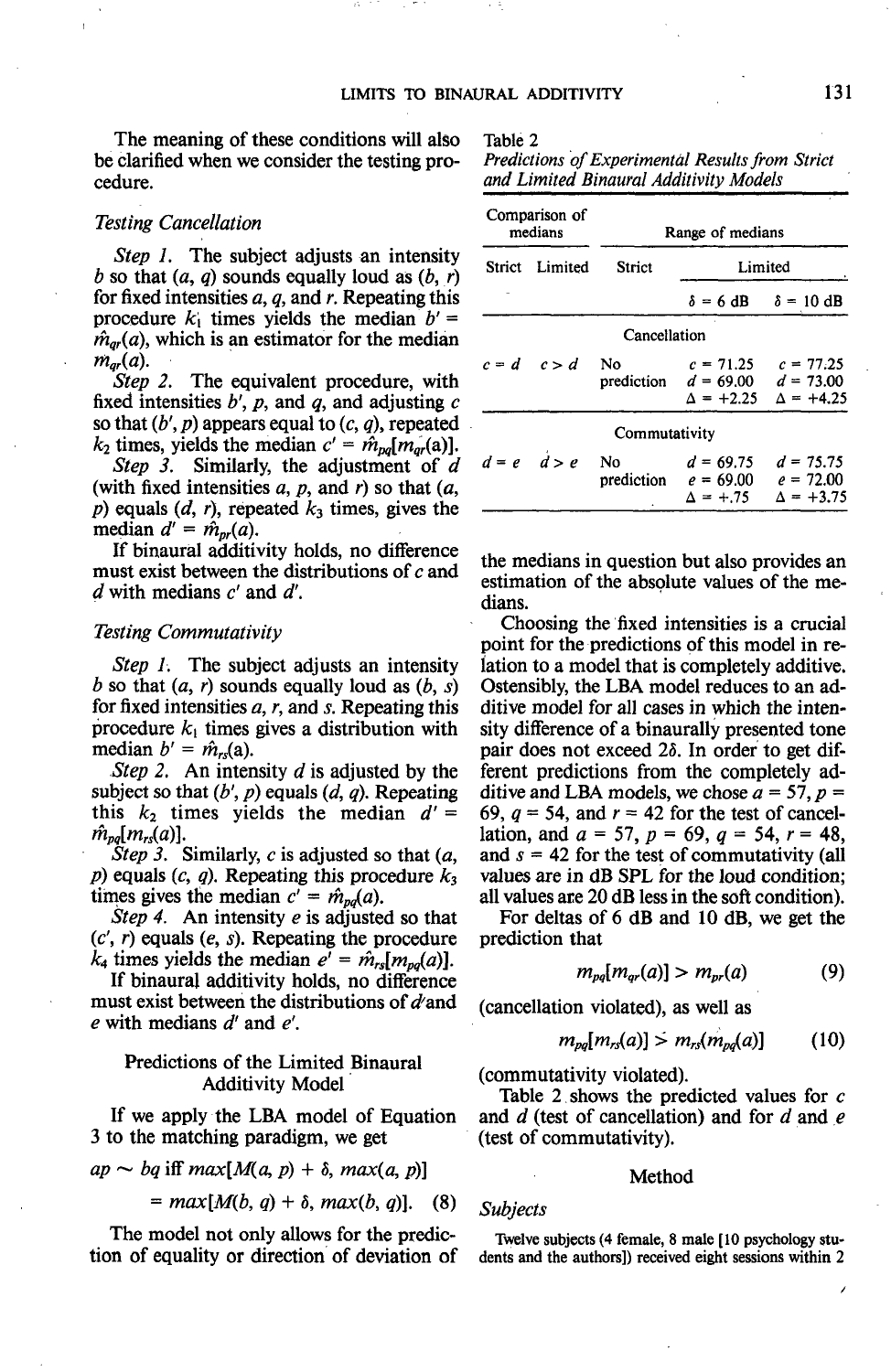weeks (four conditions  $\times$  two axioms). The order of experimental conditions was randomly determined for each subject. All subjects had shown normal hearing ability in pretest sessions and had received training sessions for the matching task.

### *Apparatus and Procedure*

Experimental apparatus and procedure were modeled after those in Falmagne's (1976) study. The main deviations were as follows: (a) Four experimental conditions were used instead of one, and (b) automatic control of the experiment served to shorten experimental sessions (no loss of time between trials) and to rule out errors by the experimenter.

*Signals.* 200-Hz and 2000-Hz sine-wave tones were gated at 2 Hz with a duty cycle of 50%. The reference levels for intensity were 70 dB and 90 dB SPL, respectively. Intensity of the fixed stimuli ranged from  $-21$  dB to —48 dB with respect to the above reference levels. Intensities used for testing the cancellation axiom were  $a = -33$  dB,  $p = -21$  dB,  $q = -36$  dB, and  $r = -48$  dB. For testing commutativity, *a, p,* and *q* were used as before, but in this condition,  $r = -42$  dB and  $s =$ -48 dB.

*Apparatus.* The stimuli were generated by a Newtronics-function generator and gated through an analog switch (using TI 604), then divided into a left and right channel. Precision attenuators (using AD 7110, 0 to  $-88.5$  dB in 1.5 dB steps), standard amplifiers (Kenwood), and headphones (Sennheiser) completed the signal path. Oscilloscope (Gould) and sound-level meter (with artifical ear, Briiel & Kjaer) were used for monitoring. A microcomputer system (Synertek SYM-1, using 6502 CPU) controlled attenuators, logged data, computed medians (for testing cancellation, medians were

computed in Step 2; for testing commutativity, medians had to be computed in Steps 2 and 4 of the experiment), and interacted with the subjects by means of a small control panel. The control panel contained two lightemitting diodes (LEDs) for signaling; trials and pauses and four buttons: (a) start trial/present reference pair, (b) louder, (c) softer, (d) OK, match—trial over. The subjects were seated in a sound-attenuated room (30 dB to 32 dB[A] residual noise; further attenuated, of course, by the headphones). Details of the instrumentation and the computer program have been published elsewhere (see Strube, 1981, pp. 172-187).

*Procedure.* Each trial consisted of the following: (a) the subject pressing the start button, whereupon the reference pair was presented for 4 sec, after which the stimulus pair to be matched was presented, (b) The subject could now adjust the loudness of the variable stimulus of the pair by pressing louder or softer buttons, and at any time switch to hearing the reference pair, (c) When the subjects determined that a match had been achieved, they terminated the trial by pressing the OK button.

Choosing optimal values for the number of trials in each step of the experiment requires a number large enough for the empirically obtained medians to be good estimations of the population medians, and small enough to keep the subject from becoming a victim of fatigue. Measurements from extended training sessions with our subjects indicated that values of  $k_1 = 41$ ,  $k_2 = k_3 = 20$ (cancellation) and  $k_1 = k_3 = 41$ ,  $k_2 = k_4 = 20$  (commutativity) fulfilled these requirements. Thus, for each of the four experimental conditions in our  $2 \times 2$  design (frequencies of 200 and 2000 Hz, combined with intensity reference levels of 90 and 70 dB SPL), an experimental session consisted of 81 or 122 trials, respectively, plus three initial trials that were not evaluated, to create a total of 836 trials for each subject.

#### Table 3

*Results of Testing the Axioms of Cancellation and of Commutativity*

|               |           | 200 Hz        |          |                | 2000 Hz   |               |           |                |  |
|---------------|-----------|---------------|----------|----------------|-----------|---------------|-----------|----------------|--|
|               |           | Intensity low |          | Intensity high |           | Intensity low |           | Intensity high |  |
| Subject       | Can.      | Com.          | Can.     | Com.           | Can.      | Com.          | Can.      | Com.           |  |
| 1             | 3.780*    | $3.057*$      | $2.231*$ | $-.592$        | $4.781*$  | $2.341*$      | $5.044*$  | 3.956*         |  |
|               | 1.743     | 4.030*        | 1.309    | $5.371*$       | .554      | 5.274*        | .622      | 5.456*         |  |
| $\frac{2}{3}$ | $1.971*$  | $2.091*$      | $2.271*$ | $4.632*$       | $-.601$   | $-.247$       | .980      | $2.392*$       |  |
| 4             | 1.484     | $-1.299$      | .295     | 4.962*         | $-2.557*$ | .593          | $-1.799$  | 4.279*         |  |
| 5             | .419      | $-.028$       | $2.760*$ | $5.105*$       | $-.198$   | $2.528*$      | 1.788     | $-1.108$       |  |
| 6             | $-3.226*$ | 3.890*        | 1.212    | $-.663$        | $-1.195$  | $-.196$       | $-3.761*$ | $3.441*$       |  |
| 7             | $-1.580$  | $-.292$       | .096     | $-.371$        | $-.042$   | 1.174         | $-1.073$  | $-.906$        |  |
| 8             | 4.750*    | $4.981*$      | $-.393$  | $-5.389*$      | 1.936     | $-2.549*$     | .875      | $-3.877*$      |  |
| 9             | $-.123$   | .090          | $2.129*$ | $1.961*$       | $4.022*$  | $-.703$       | 1.314     | 4.933*         |  |
| 10            | $-2.021*$ | $4.962*$      | $3.284*$ | 1.765          | .667      | $2.814*$      | $-.744$   | 4.032*         |  |
| $\cdot$ 11    | $2.687*$  | $-.478$       | $-.236$  | $-1.057$       | .554      | $-.240$       | .723      | $3.048*$       |  |
| 12            | $4.415*$  | $-2.505*$     | .155     | $-1.019$       | 1.623     | $-.715$       | 2.588*    | $2.692*$       |  |
| M z           | 2.350     | 2.309         | 1.364    | 2.740          | 1.561     | 1.615         | 1.776     | 3.343          |  |

*Note.* Can. = cancellation; Com. = commutativity. A significant *z* value means that there is a significant violation of additivity (i.e., a significant difference between medians *c'* and *d'* [cancellation], or *d'* and *e'* [commutativity], respectively). A positive value of z indicates that  $c' > d'$  ( $d' > e'$ ), a negative value, that  $c' < d'$  ( $d' < e'$ ). *\*p<* .05.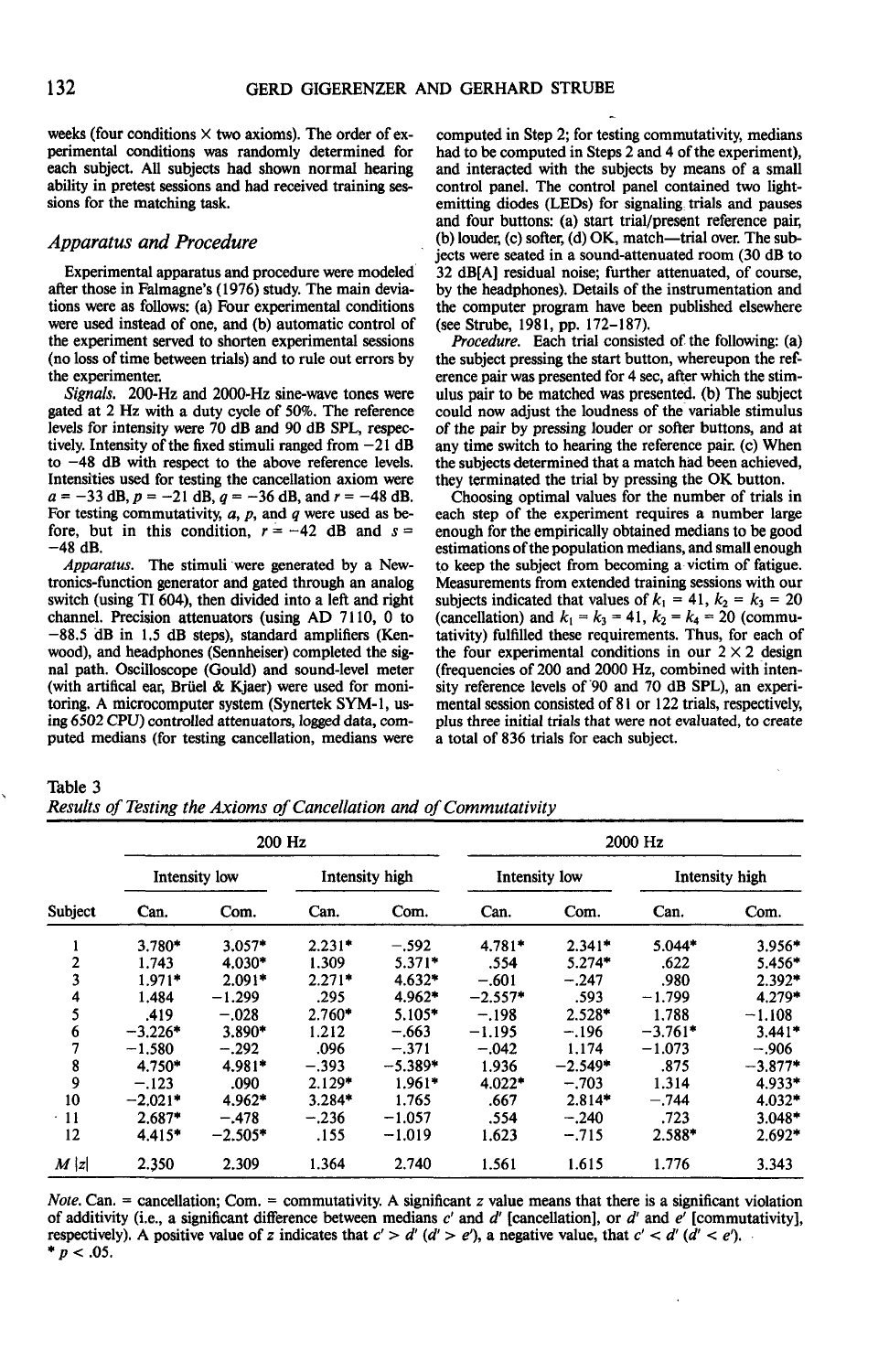Table 4

#### **Results**

### *Testing Strict Additivity*

Binaural additivity prohibits the medians *c'* and *d'* (cancellation), as well as *d'* and *e'* (commutativity) to differ significantly from each other. A z statistic was computed according to the method of Raatz (cited in Lienert, 1973, p. 233). Table 3 shows the results for our 12 subjects under the four conditions. In 33 of these 48 cases, at least one of the necessary conditions is violated. Therefore, the hypothesis of unrestricted binaural additivity has to be rejected.

# *Fit of the Limited Binaural Additivity Model*

*Predicted mean values.* A comparison of the mean values of *c* and *d* (or *d* and *e,* respectively; see Table 4) with the limits of the tolerance field generated by the LBA model (see Table 2) shows that the LBA model fits our data reasonably well; only three values lie slightly outside the predicted range (by .2, .2, and .7 dB, respectively).

*Predicted differences.* The predicted deviations ( $c' > d'$ ;  $d' > e'$ ) show up under all experimental conditions. The magnitude of the differences  $d' - e'$  lie in the expected range, whereas the differences *c' — d'* turn out to be smaller than predicted. More important, however, is that the direction of the differences is significantly in favor of the predicted direction: *c'* is greater than *d'* in 33 of the 48 cases,  $\chi^2(1) = 6.75$ ,  $p < .01$ , d<sup>*i*</sup> is greater than *e'* in 28 of 48 cases *(ns).* Taking the significant *z* values of Table 3 renders a similar result: Of the 46 significant differences found, 38 are in the expected direction.

### *Effect of Experimental Conditions*

*Effect on deviations from binaural additivity.* The bottom line of Table 3 shows mean absolute z values (absolute because additivity is violated by deviations in any direction). Analysis of variance (ANOVA) for the absolute *z* values gives a significant result only for intensity level on the *z* values obtained when testing commutativity,  $F(1, 33) = 6.47$ ,  $p <$ .025. Binaural additivity is violated more under higher intensity) than under lower intensity. For both axioms, interactions of sim-

| Effects of Frequency and Mean Intensity Level |        |         |       |  |  |  |
|-----------------------------------------------|--------|---------|-------|--|--|--|
| Intensity<br>level (dB)                       | 200 Hz | 2000 Hz | Total |  |  |  |
|                                               |        |         |       |  |  |  |

|       | Cancellation  |        |        |
|-------|---------------|--------|--------|
| 70    |               |        |        |
| C     | 52.8          | 52.7   | 52.7   |
| d     | 52.0          | 52.2   | 52.1   |
| Δ     | $+.8$         | $+.5$  | $+.6$  |
| 90    |               |        |        |
| C     | 54.2          | 52.1   | 53.1   |
| d     | 53.2          | 51.7   | 52.5   |
| Δ     | $+1.0$        | $+.4$  | $+.6$  |
| Total |               |        |        |
| c     | 53.5          | 52.4   | 52.9   |
| d     | 52.6          | 51.9   | 52.3   |
| Δ     | $+.9$         | $+.5$  | $+.6$  |
|       | Commutativity |        |        |
| 70    |               |        |        |
| d     | 50.5          | 50.6   | 50.5   |
| e     | 48.8          | 49.9   | 49.4   |
| Δ     | $+1.7$        | $+.7$  | $+1.1$ |
| 90    |               |        |        |
| d     | 52.4          | 50.3   | 51.3   |
| e     | 51.5          | 48.3   | 49.9   |
| Δ     | $+.9$         | $+2.0$ | $+1.4$ |
| Total |               |        |        |
| d     | 51.4          | 50.4   | 50.9   |
| e     | 50.2          | 49.1   | 49.6   |
| Δ     | $+1.2$        | $+1.3$ | $+1.3$ |

*Note.* Reference levels are 70 and 90 dB SPL; values for 90 dB have been corrected by  $-20$  dB to ensure comparability with 70 dB condition. Values are means for *c, d* and *d, e.*

ilar form are discernible (but not significant because of the considerable amount of interindividual variance components).

*Effect of mean values.* Table 4 shows the mean values for the c's and *d's,* and for the *d's* and *e's* under each condition. An ANOVA (randomized block design) yields significant results for all interactions with the exception of *c's.* This result is due mainly to the condition 200 Hz/90 dB. As for the differences  $c' - d'$ , and  $d' - e'$ , an ANOVA does not show any significant main or interaction effects, even for interaction on  $d' - e'$ :  $F(1, 33) =$ 3.07 (all  $\alpha = 5\%$ ).

# *Individual Differences*

The same ANOVA can be used to test the effect of the "blocks" (i.e., our listeners). For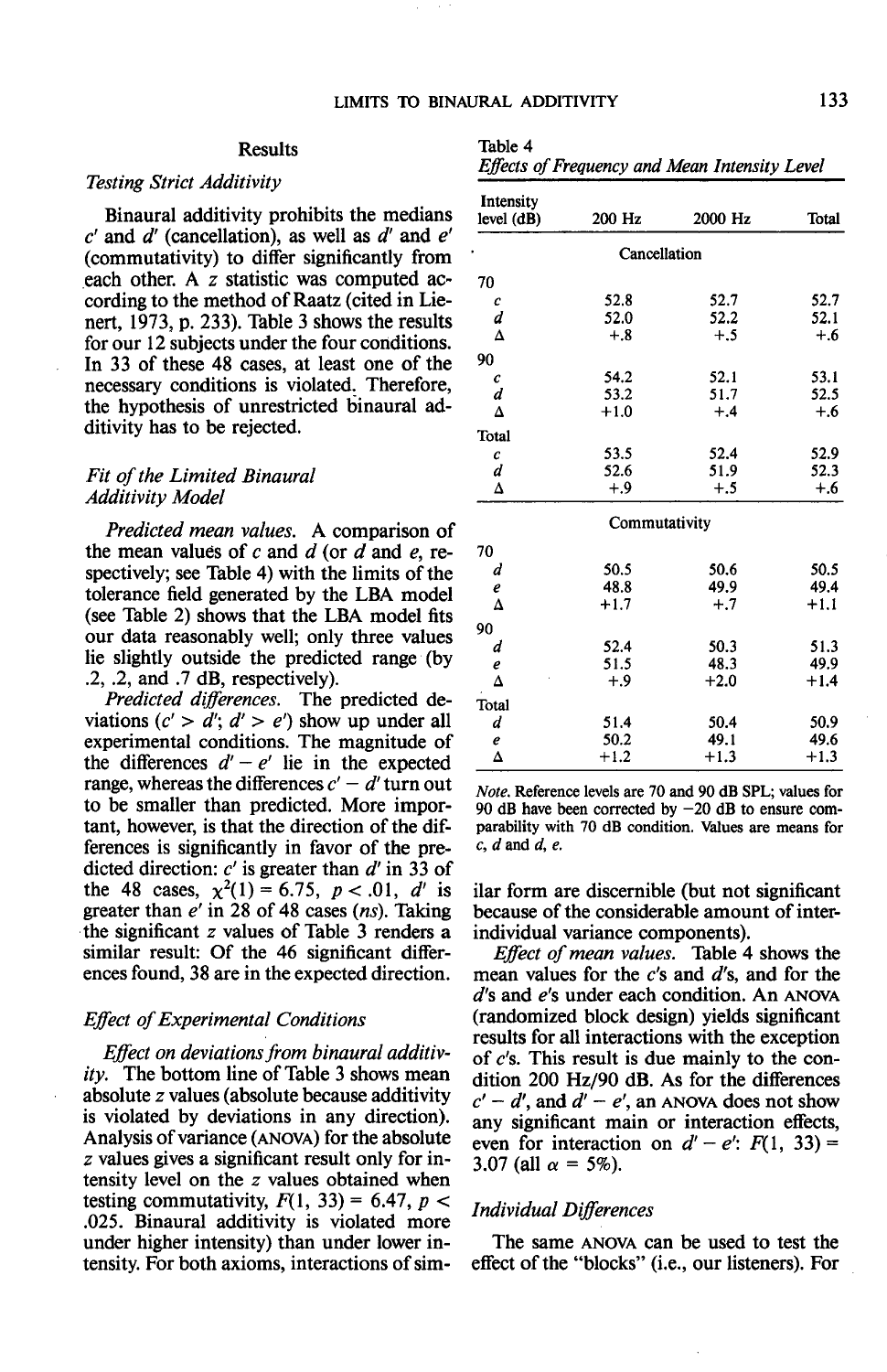all the medians except the *d'* of commutativity, and for the differences  $c' - d'$  and  $d'$  $e'$ , significant *F* values were obtained ( $\alpha$  = 5%). This result is in accordance with the considerable interindividual variation in the *z* values reported previously.

#### Discussion

### *Binauml Additivity Rejected*

In the majority of cases (68.75%), at least one of the two conditions necessary for additivity is violated. Only one subject in 12 fulfills the requirements of additivity under all four experimental conditions. This fact clearly refutes the additivity hypothesis as a general rule of binaural integration. Moreover, if a specific case shows both the property of cancellation and of commutativity, the existence of additivity is not guaranteed because cancellation as well as commutativity are neccessary but not sufficient conditions for additivity (cf. the critique of Levelt et al.'s, 1972, study).

Our data contain considerable individual variation, not only in absolute values chosen in the matching task but presumably also in the rules of binaural loudness combination that may be inferred from the *z* values of Table 3. This finding parallels those of Krantz and Tversky (1975) and other investigators who collected evidence for individually differing combination rules in visual judgments (cf. Gigerenzer, 1981, for a general discussion).

A possible objection to our findings might be that the listeners in our experiment, despite their training, tended to make systematic errors in the matching task. The first possible type of matching bias would have occurred if the tone to be adjusted by the listener had always initially been too low or too high in intensity. The settings would then have been systematically too high or too low, respectively; but, because the initial intensity of the stimulus to be adjusted was randomized, this kind of systematic error can easily be ruled out.

A further source of errors might exist. Our listeners might have shown constant individual matching biases, together with random error variance. Although the random portion of such errors is somewhat accounted for by

taking medians from many trials, no such provision could be made for systematic biases. Considering that of the four medians relevant for testing additivity, three are based on trials in which one of the fixed stimuli actually was a median obtained in an earlier step of the experiment, errors could have been compounded from one experimental step to the next. This would enlarge overall variance between subjects in all steps of our experiment that rest on a previously determined median. Data from the test of cancellation provide an excellent means for checking this possibility. Overall variance from Step 2 of the test of cancellation (in which a previously established median, *b',* is involved) was compared with the variance of *d'* from Step 3 (in which judgments are not based on a median but rest on stimuli that were fixed for all listeners). If systematic errors had been compounded, the former variance should have been markedly higher than the latter. This, however, holds true under only two of the four experimental conditions,  $\dot{F}(240, 240) = 1.426$  and 1.621,  $p < 0.01$ , in both cases, whereas in both of the 200-Hz conditions, *F(240,* 240) = 1.186 and 1.079, which are far from reaching significance. The possibility of compounding errors can thus be ruled out in the 200-Hz conditions. Nevertheless, more cases against the axiom of cancellation were found for the 200-Hz than for the 2-kHz conditions (12 against 6 significant values of z in Table 3). We concluded that the failure of strict binaural additivity certainly cannot be due to the design of our experiment.

#### *Status of the LBA Model*

First, it should be noted that in terms of severity (Popper, 1963), our test of the LBA model is stronger than the test that the additive model had to stand (and failed). Apart from postulating a general property of binaural loudness construction, the LBA model has been formulated in decibel units and is therefore much more readily refuted by empirical test. If the LBA model had been specified in subjective units, it would be more difficult to reject.

Second, the LBA model stands for a class of possible nonadditive models and is simplified in certain respects. It postulates partial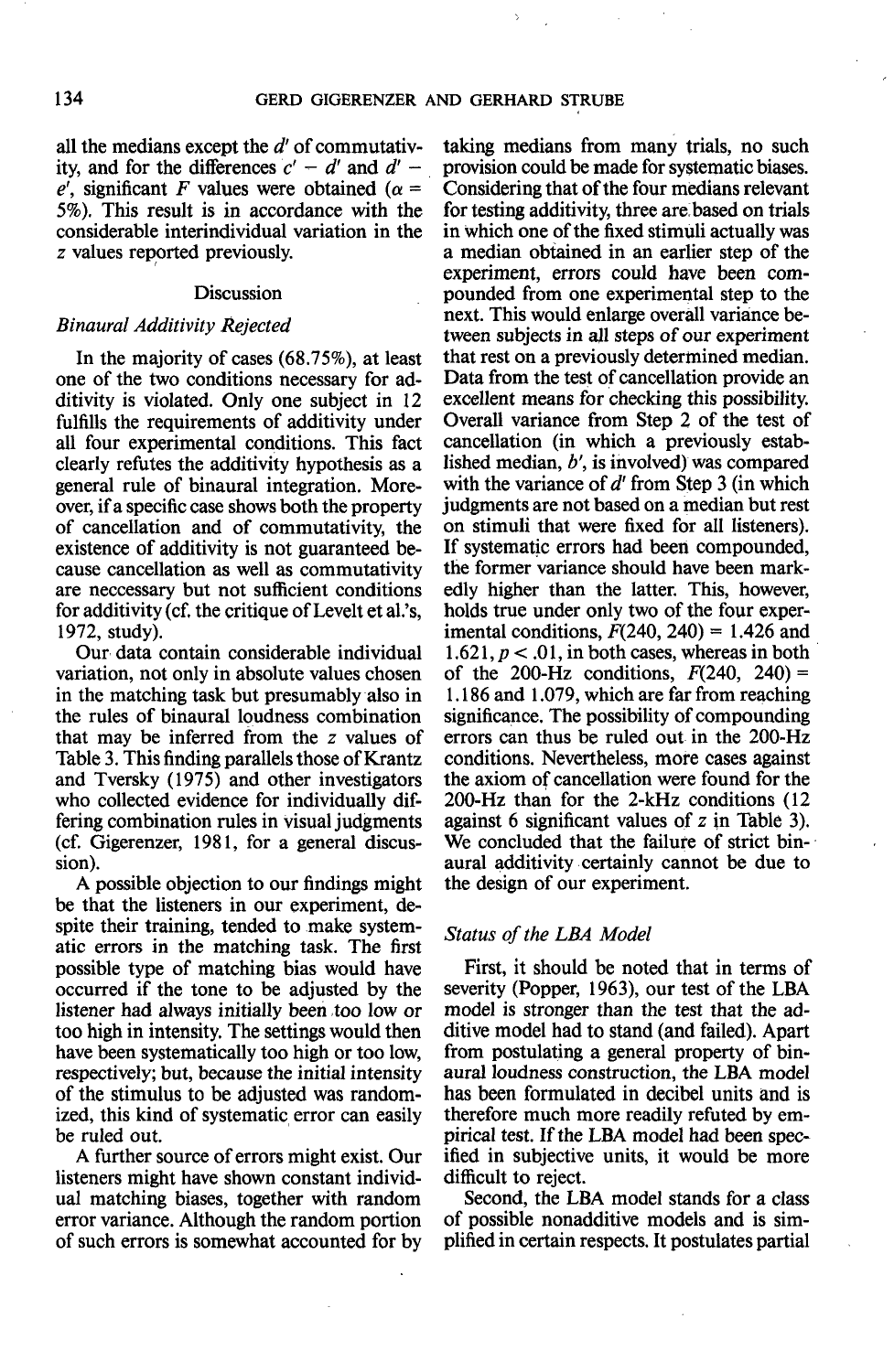contralateral binaural inhibition as a central feature of binaural loudness construction. But it does not account for sensitivity differences between the left and right ears, and has made no provision for separate stages of loudness construction (as have been postulated, for instance, by Treisman & Irwin, 1967). In a more general formulation, allowing for different subjective scales / and *g,* and a threshold *8* for dominance, binaural loudness *L(a, p)* of a tone pair *(a, p)* could be given as the following:

$$
L(a, p) = \begin{cases} f(a) & \text{if } f(a) - g(p) \ge 2, \\ g(p) & \text{if } g(p) - f(a) \ge 2, \\ (f(a) + g(p))/2 + \delta, \text{ otherwise.} \end{cases}
$$
(11)

Third, the LBA model proves surprisingly successful even in its simplified form. Not only is it able to fit the data of Irwin (1965) and Keen (1972) reasonably well but it gives fairly good predictions for our experimental outcomes. Also, it is compatible with the results reported by Falmagne et al. (1979, Experiment 1). These authors assumed additivity as the basic characteristic and tested three specific versions of additive models: the logarithmic, linear, and exponential difference probabilistic additive conjoint measurement (PACOME) model. These three models make different predictions for the probability *P(ap, bp)* that a tone pair *(a, p)* will be judged louder than a pair *(b, p).* The logarithmic PACOME predicts that for fixed *a* and *b,* and increasing *p*, the value of  $P(ap, bp)$  will decrease toward .5, whereas the linear PACOME postulates that *P(ap, bp)* will not change. The exponential PACOME even predicts an increasing value of *P(ap, bp)* under these circumstances. Falmagne et al.'s results show that *P(ap, bp)* decreases toward a chance value of .5 with increasing *p.* Falmagne et al. (1979) are careful to take these data as confirmation for the logarithmic difference PACOME model only "if the general framework of the . . . model is retained" (p. 32).

Other models, additive or not, might of course be used to explain such data. Table 5 shows the behavior of the LBA model for Falmagne et al.'s experiment, which is a stepwise decrease of binaural difference towards

| r. |  |
|----|--|
|----|--|

| Predictions of the Limited Binaural Additivity |
|------------------------------------------------|
| Model for Falmagne et al.'s (1979) Conjoint    |
| Weber's Law                                    |

|    | Binaural pair<br>(dB) | Predicted |    |                    |
|----|-----------------------|-----------|----|--------------------|
| a  | р                     | b         | p  | difference<br>(dB) |
| 49 | -34                   | 47        | 34 | $+2$               |
| 49 | 38                    | 47        | 38 | $+1$               |
| 49 | 42                    | 47        | 42 | $+1$               |
| 49 | 46                    | 47        | 46 | $+1$               |
| 49 | 50                    | 47        | 50 | $+1$               |
| 49 | 54                    | 47        | 54 | $+1$               |
| 49 | 58                    | 47        | 58 | $+1$               |
| 49 | 62                    | 47        | 62 | 0                  |
| 49 | 66                    | 47        | 66 | 0                  |
| 49 | 70                    | 47        | 70 | 0                  |

*Note.* The predictions refer to the experimental design of Falmagne et al. (1979, Experiment 1). Values for *a, b,* and *p* are taken from Falmagne et al.; the predictions of the LBA model are based on  $\delta = 6$  dB. The difference between *(a, p)* and *(b, p)* decreases to zero when *p* increases. This corresponds to a decrease of *P(ap, bp)* toward .5.

zero (equivalent, of course, to a decrease of *P[ap, bp]* towards .5) with increasing *p.*

# *Matching and Forced-Choice Paradigms*

The intensity-matching paradigm used by Falmagne (1976) and in the present study'is not the only way to test for additivity of binaural loudness combination. Levelt et al. (1972) and Falmagne et al. (1979) used paired comparisons in a forced-choice paradigm. Can these two experimental tasks be considered as equivalent? Falmagne (1979) has resolved this issue by showing that under conditions normally fulfilled, "the comparison paradigm can be used to mimic the matching paradigm through a Stochastic Approximation technique" (p. 79). Therefore, the refutation of the model of strict binaural additivity of loudness (Equation 5) implies rejection of strict additivity in general and is not confined to a matching task.

Conversely, predictions may be derived from the PACOME models of Falmagne et al. (1979) that permit direct comparison with data from matching-type experiments. In contrast to the equiloudness contours derived from the LBA model (Figure 1), all strictly